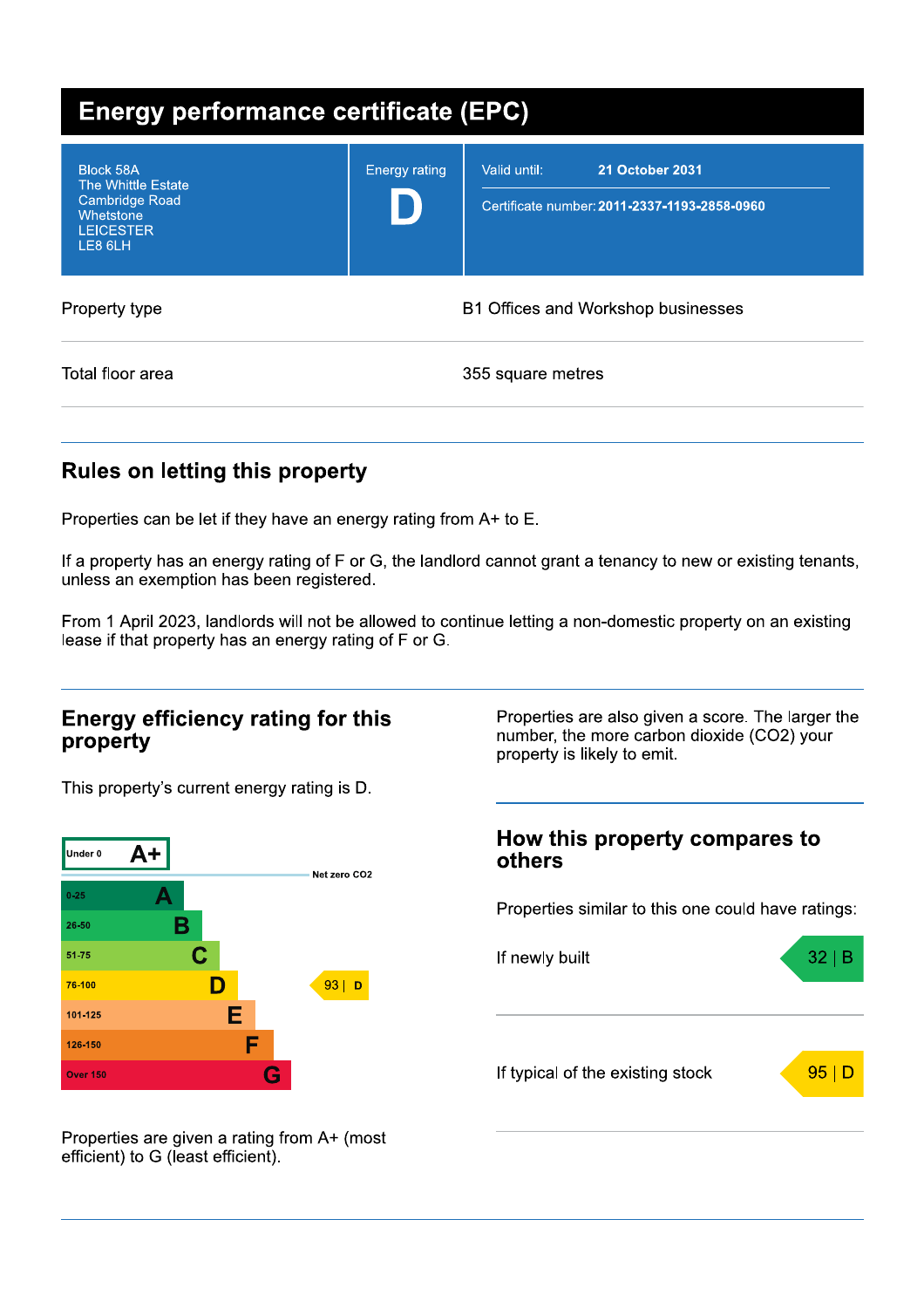# Breakdown of this property's energy performance

| Main heating fuel                          | <b>Natural Gas</b>              |
|--------------------------------------------|---------------------------------|
| <b>Building environment</b>                | Heating and Natural Ventilation |
| Assessment level                           | 5                               |
| Building emission rate (kgCO2/m2 per year) | 56.18                           |
| Primary energy use (kWh/m2 per year)       | 325                             |
|                                            |                                 |

### **Recommendation report**

Guidance on improving the energy performance of this property can be found in the recommendation report (/energy-certificate/2782-7697-1729-6442-6339).